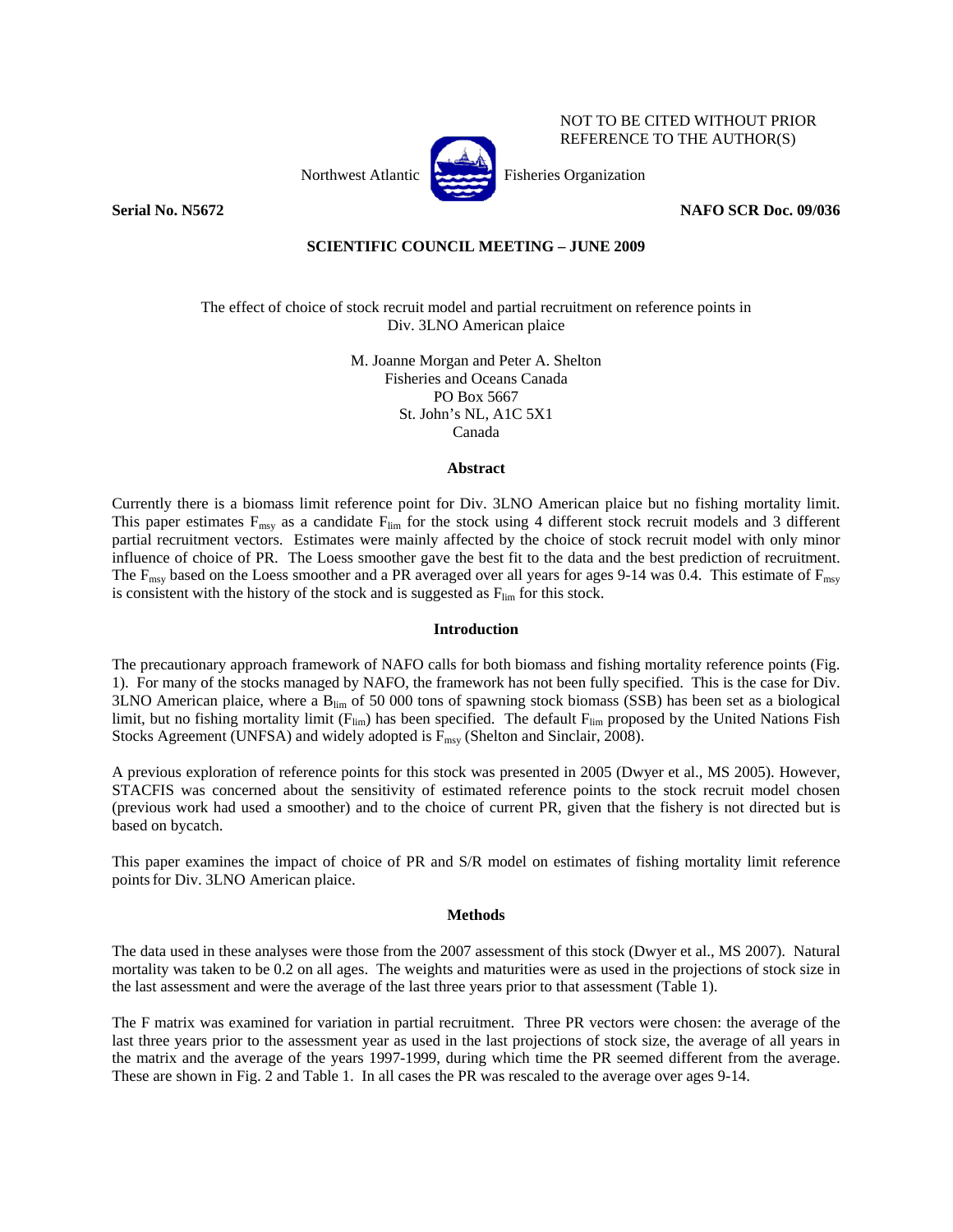Four S/R models were used. These were the Ricker:  $R = \alpha * SSB * e^{-B * SSB}$ ;

$$
Beverton-Holt R = \frac{\alpha * SSB}{B + SSB};
$$

Segmented Regression  $\overline{a}$ ⎨  $\sqrt{2}$  $=\begin{cases} \alpha * SSB & \text{if } SSB < B \\ \alpha * B & \text{if } SSB \geq B \end{cases}$  $R = \begin{cases} 0 \\ \alpha \end{cases}$ <sup>α</sup> \* ;

And a Loess smoother where the smoothing parameter is chosen by Akaike information criteria and the weighting for the regression is

 $3)^3$ 1 5 32  $\overline{\phantom{a}}$  $\overline{\phantom{a}}$  $\overline{\phantom{a}}$  $\overline{\phantom{a}}$ ⎠ ⎞  $\overline{\phantom{a}}$  $\overline{a}$  $\overline{a}$  $\mathsf I$ ⎝  $\big($  $=\frac{32}{5}\left|1-\left(\frac{d_i}{d}\right)\right|$ ⎠ ⎞  $\overline{a}$  $\mathsf{L}$ ⎝  $\sqrt{}$ *d d w q*  $\mathcal{L}_i = \frac{32}{5} \left| 1 - \frac{d_i}{l} \right|$  where  $d_q$  is the maximum distance for the q points closest to x (with the proportion of

points used in the neighbourhood set by the smoothing parameter) and  $d_i$  is the distance of a particular point from x, so that the farther a point is from x the less weight it gets in the local regression.

Each PR was used in conjunction with each S/R model to calculate  $F_{\text{msy}}$ . For the parametric models (Segmented, Ricker and Beverton-Holt) the Sissenwine-Shepherd method was used (Sissenwine and Shepherd, 1987) to determine Fmsy. For the Loess smoother the fitted smoothing parameter was used in simulations of the population over a 500 year period at a series of F values to determine  $F_{\text{msy}}$ .

In an attempt to determine which of the four S/R models best predicts recruitment, the model was fitted on a portion of the data and then used to predict the remaining data points. In this exercise, 10% (4 points) of the data were eliminated in the fitting, and then the omitted data points predicted based on the fit to the remaining data. The residual sums of squares for the predicted vs observed values was then compared for the 4 models. The 10% of the data eliminated was the same for each model. This was done only once.

In addition, F<sub>med</sub> was calculated as a possible reference point. This reference point may be affected by PR and uses the stock-recruit data points, but does not rely on a particular model of S/R. Rather it is based on the median of recruits per spawner.

#### **Results and Discussion**

The fit of the four S/R models is given in Fig. 3. The model predicted recruitment is fairly similar for the Ricker, Beverton-Holt and Loess. Also, the sums of squares of the residuals do not vary greatly among model fits, although the smallest value is for the Loess smoother. The sums of squares are numerically large because the model fits are for tons of SSB and thousands of recruits.

The estimated  $F_{\text{msy}}$  varied from 0.19 to 1.03, however this variation was mainly the result of the difference in the S/R curve. For a given S/R model there was little variation across PR with regard to  $F_{\text{msy}}$  (Table 2).

Since most of the variation was due to the choice of S/R model, an attempt was made to determine which model gave the best prediction, beyond just looking at the residual sums of squares. When the models were fit with 10% of the data missing, the Loess smoother did the best at predicting the missing four data points. The sums of squares for the residuals from the prediction of the four missing data points was  $1.0x10^{10}$  for the Loess smoother,  $1.1x10^{10}$  for the Ricker model,  $1.3x10^{10}$  for the Beverton-Holt and  $1.5x10^{10}$  for the Segmented regression. This should possibly be explored more thoroughly through a cross validation procedure before making a final decision about which model provides the best prediction of recruitment.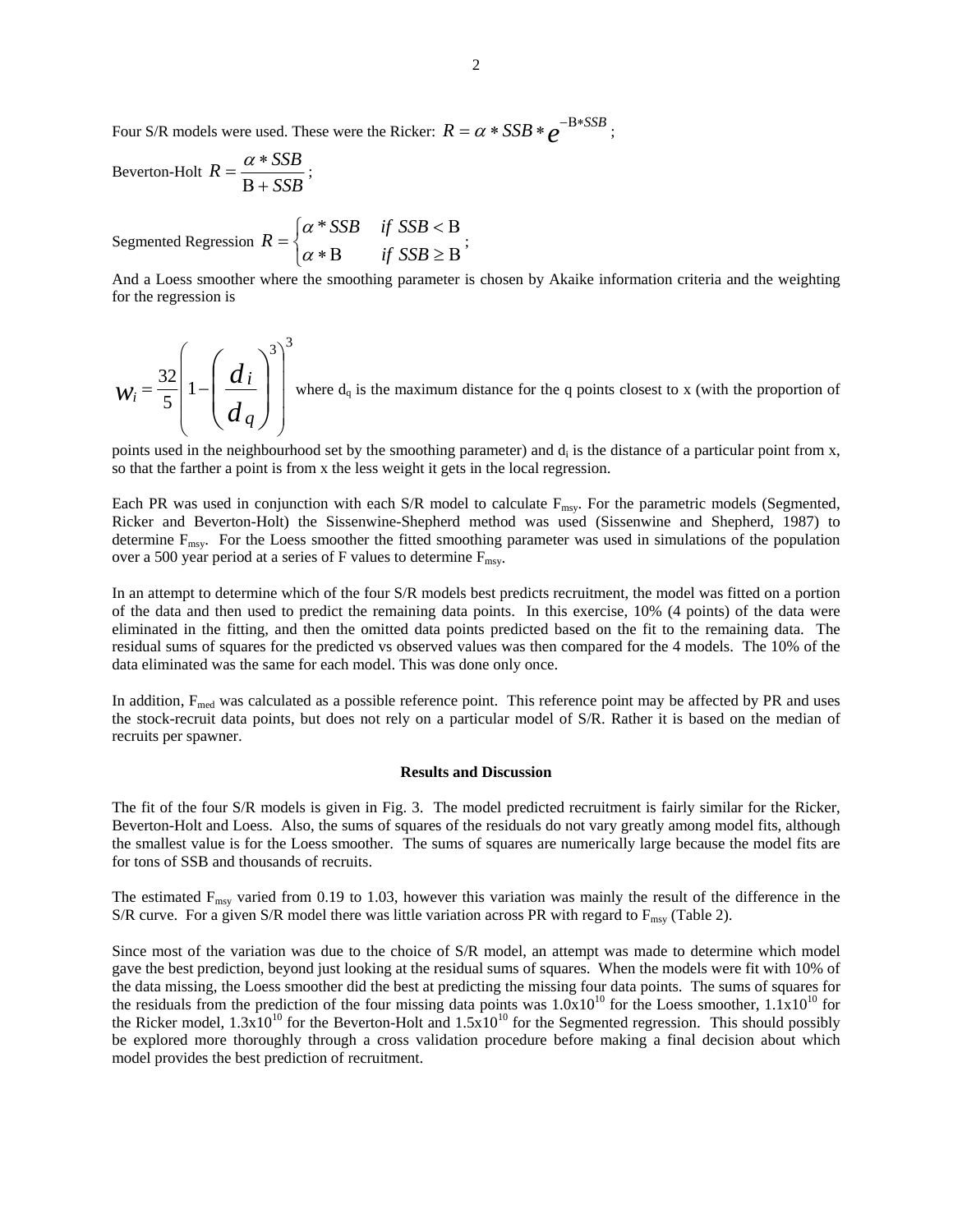The estimation of  $F_{\text{med}}$  uses the S/R data but does not rely on a model fit. The estimated value of  $F_{\text{med}}$  was not greatly affected by the choice of PR. The PR derived from the most recent 3 years gave an  $F_{\text{med}}$  of 0.75, for the PR averaged over all years the  $F_{med}$  was 0.72 and for the PR averaged over the years 1997-1999  $F_{med}$  was 0.73.

The stock trajectory may help in deciding on an appropriate level for  $F_{\text{lim}}$ . Figure 5 shows average F over ages 9-14 plotted against SSB in tons. In only 2 years was the estimated F above 0.7, yet the stock declined to well below B<sub>lim</sub>. Thus the estimates for  $F_{\text{med}}$  seem too high to be used as a limit reference point. In most years when the F was below 0.2, increases in SSB were observed. In most (but not all) years when F was above 0.4, SSB decreased. The  $F_{\text{msy}}$ calculated using a Loess smoother and a PR averaged over all years was 0.41. This should be considered as a candidate  $F_{\text{lim}}$ . It is derived from the S/R curve which gives the best prediction of recruitment in the initial test and is consistent with the stock history.

In conclusion, PR had little impact on the estimation of the F limit reference point  $F_{\text{msy}}$  but different S/R models had a large impact. Preliminary investigations indicate that the Loess smoother gives the best fit to the  $S/R$  data and  $F_{\text{msy}}$ using this model ranged from 0.41 to 0.47. Estimates of  $F_{med}$  were also not affected greatly by the choice of PR but were much higher than  $F_{\text{msy}}$ , ranging from 0.72 to 0.75. Estimates of  $F_{\text{med}}$  are too high to serve as a limit reference point, given the stock history.  $F_{\text{msy}}$  derived from a Loess S/R curve estimate (F=0.4) should be considered as  $F_{\text{lim}}$  as it consistent with UNFSA, is derived from the S/R curve giving the best model fit and prediction of recruitment and is consistent with the stock history. The stock trajectory with the suggested  $F_{\text{lim}}$  is shown in Figure 5.

#### **Acknowledgements**

The authors thank Carmen Fernandez for making her biological reference points estimation code in R available for use in this study. We also thank Karen Dwyer for providing the assessment results for Div. 3LNO American plaice.

#### **References**

Dwyer, K.S., M.J. Morgan, D. Maddock Parsons, W.B. Brodie, and B.P. Healey. MS 2007. An assessment of American plaice in NAFO Div. 3LNO. NAFO SCR Doc. 07/56.

Dwyer, K.S., M.J. Morgan, D. Maddock Parsons, W.B. Brodie, B.P. Healey, P.A. Shelton and H. Murua. MS 2005. An assessment of American plaice in NAFO Divisions 3LNO. NAFO SCR Doc. 05/61.

Sissenwine, M.P. and Shepherd, J.G. 1987. An alternative perspective on recruitment overfishing and biological reference points. Can. J. Fish. Aquat., Sci. 44: 913-918.

Shelton, P.A and A.F. Sinclair. 2008. Its time to sharpen our definition of sustainable fisheries management. Can. J. Fish. Aquat. Sci. 65: 2305-2314.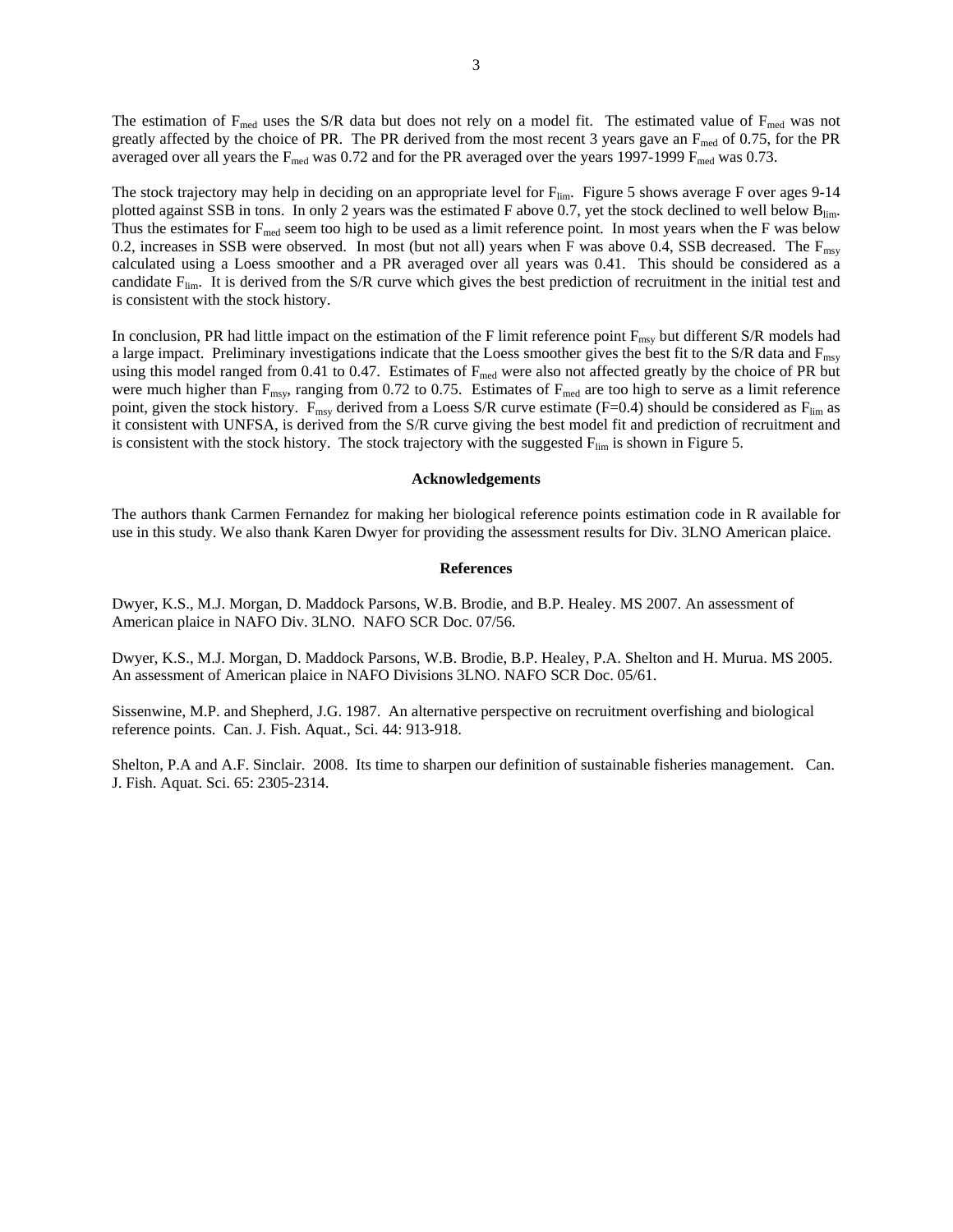| Age |    | weight | maturity | PR <sub>1</sub> | PR <sub>2</sub> | PR <sub>3</sub> |
|-----|----|--------|----------|-----------------|-----------------|-----------------|
|     | 5  | 0.141  | 0.03     | 0.015           | 0.035           | 0.006           |
|     | 6  | 0.255  | 0.15     | 0.07            | 0.103           | 0.0465          |
|     | 7  | 0.38   | 0.5      | 0.18            | 0.244           | 0.193           |
|     | 8  | 0.489  | 0.82     | 0.39            | 0.417           | 0.497           |
|     | 9  | 0.582  | 0.95     | 0.79            | 0.625           | 0.767           |
|     | 10 | 0.699  | 0.99     | 0.99            | 0.767           | 0.898           |
|     | 11 | 0.863  | 1        | 1.13            | 0.969           | 1.333           |
|     | 12 | 1.001  | 1        | 1.07            | 1.145           | 1.289           |
|     | 13 | 1.213  | 1        | 1.05            | 1.206           | 1.132           |
|     | 14 | 1.493  | 1        | 0.96            | 1.288           | 0.58            |
|     | 15 | 1.908  | 1        | 0.96            | 1.288           | 0.58            |
|     |    |        |          |                 |                 |                 |

Table 1. Weights-at-age, maturity-at-age, and partial recruitment vectors used in the study. PR 1 is the average of the last 3 years, PR 2 is the average over all years 1960-2006, and PR 3 is the average of the years 1997-1999.

Table 2. F<sub>msy</sub> estimates using 3 different PR and 3 different S/R. The PR used are rescaled to the average of ages 9-14.

| PR/SR          | Loess | Ricker                      | Beverton-Holt | Segmented |
|----------------|-------|-----------------------------|---------------|-----------|
| Recent 3 years | 0.42  | 0.31                        | 0.20          | 1.03      |
| All years      | 0.41  | 0.30                        | 0.19          | 0.93      |
| 1997 to 1999   | 0.47  | $\cdot$ 1.3 $\cdot$<br>0.JZ | 0.21          | 1.01      |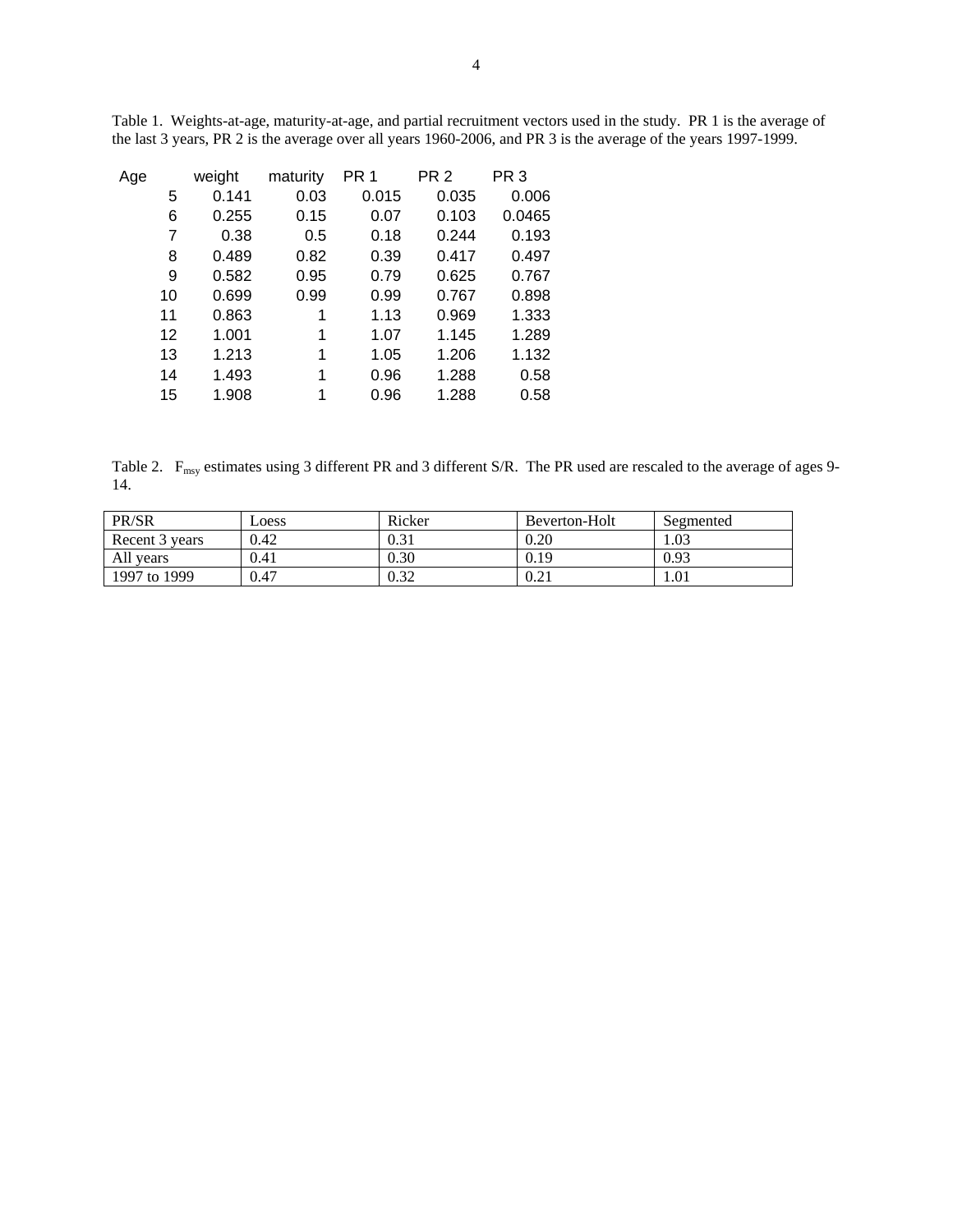

Figure 1. The NAFO precautionary approach framework.



Figure 2. Partial recruitment vectors used in the study.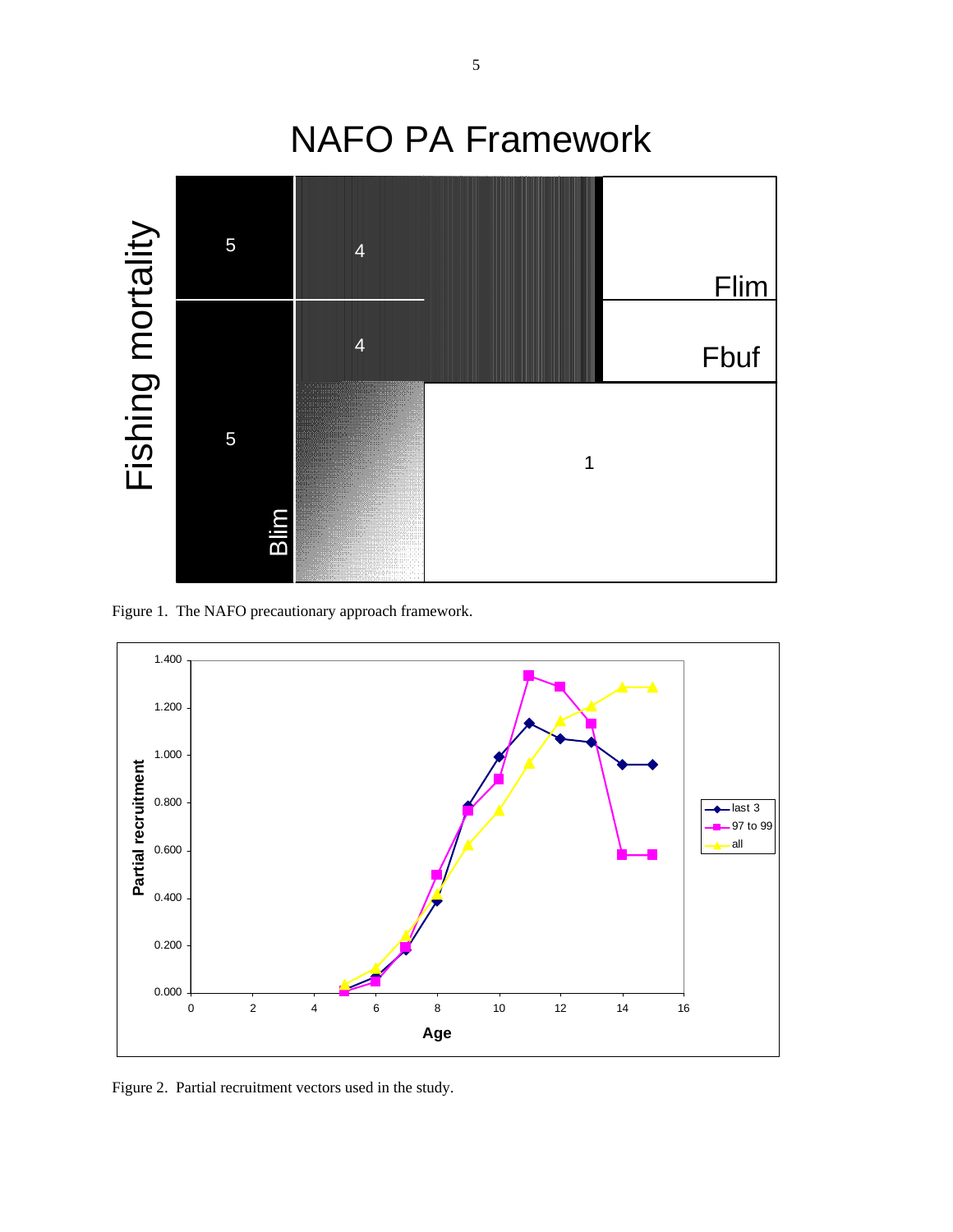



Figure 4. Spawning stock biomass (tons) and recruits (thousands of 5 year olds) with 4 different S/R model fits to the data. The sums of squares of the residuals is given for each model fit.